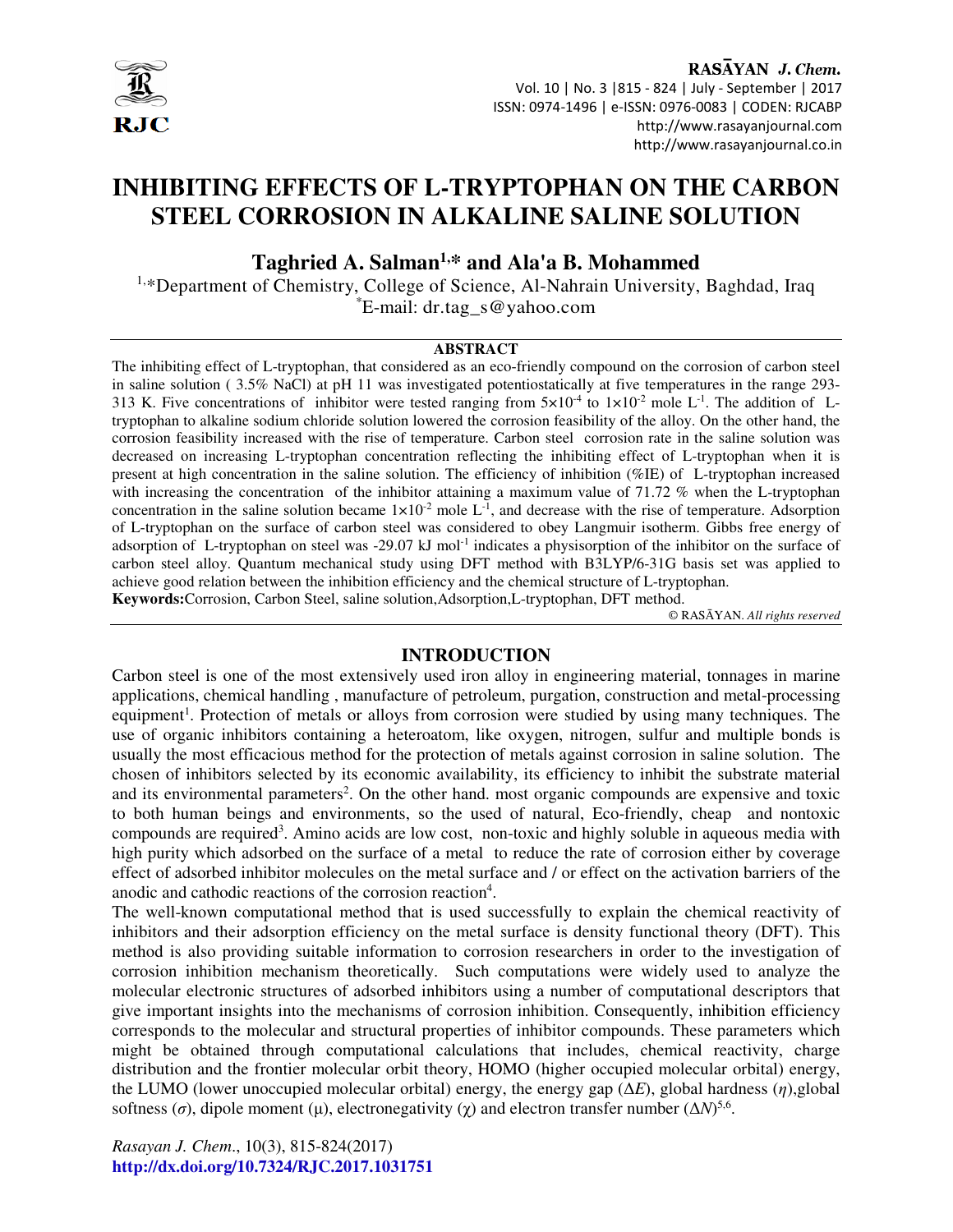This work aimed to investigate the effectiveness of L-tryptophan on the protection efficiency and kinetic of the carbon steel corrosion in saline solution at pH 11. The chemical and optimize structures of L-tryptophan are presented in Fig.-1. A correlation was made between the corrosion inhibition potential and molecular structure of L-tryptophan using DFT method.



Fig.-1:The chemical and optimize structures of L-tryptophan.

# **EXPERIMENTAL**

## **Sample Preparation**

Carbon steel specimen has the following composition in weight percentage (P 0.018, Mo 0.03, Ni 0.017, C 0.19, Si 0.35, Cr 0.04, Cu 0.02, Al 0.06, and the rest iron) as revealed by emission spectroscopic analysis. Analar grade chemicals (NaCl , NaOH and L-tryptophan ) were used for the preparation of the solutions. Circular working electrode samples with 2.5 cm in diameter, 1mm in thickness and with a surface area of 1 cm<sup>2</sup> were polished to mirror finish with emery paper in various grades of 320, 500, 1000, 2400 and 4000 mm, then with diamond product spray that contains ethanol with different size of diamond particles  $(1, 3, 6, 9)$  µm and then washed with ethanol, acetone and finally rinsed with distilled water.

# **Preparation of solutions**

- 1. 35g of NaCl was dissolved in 1000 mL distilled water to prepare 3.5% of NaCl solution.
- 2. L-tryptophan was prepared in different concentrations  $(5 \times 10^{-4}, 1 \times 10^{-3}, 5 \times 10^{-3},$  and  $1 \times 10^{-2})$  M by dissolving appropriate amount in 1000 mL of 3.5% NaCl solution at pH 11.
- 3. 1M NaOH solution was prepared to control the pH of the testing solution.

# **Electrochemical studies**

Electrochemical measurements were performed by potentiodynamic polarization calculations that carried out in an electrochemical cell using three-electrode:

- Saturated Calomel Electrode (SCE) as a reference electrode.
- a platinum electrode as an auxiliary electrode.
- carbon steel alloy as a working electrode.

M Lab (WENKING MLab multichannel and SCI-MLab system for corrosion measurement obtained from Bank Electronics- Intelligent controls GmbH, Germany 2007) is an instrument with high-tech for electrochemical measurements. M-Lab is worked by computer desktop Window XP.

# **Theoretical Studies**

Gaussian 09W program was used to study the presence of a relation between computational results and the experimental inhibition efficiencies of L-tryptophan being corrosion inhibitor. Computational results were achieved by using DFT method with Beck's three parameter exchange functional along with Lee-Yang-Parr non-local correlation functional (B3LYP) and with  $6-31G$  basis set.  $E_{HOMO}$  (highest occupied molecular orbital), E<sub>LUMO</sub> (lowest unoccupied molecular orbital), ΔE(energy gap), μ(dipole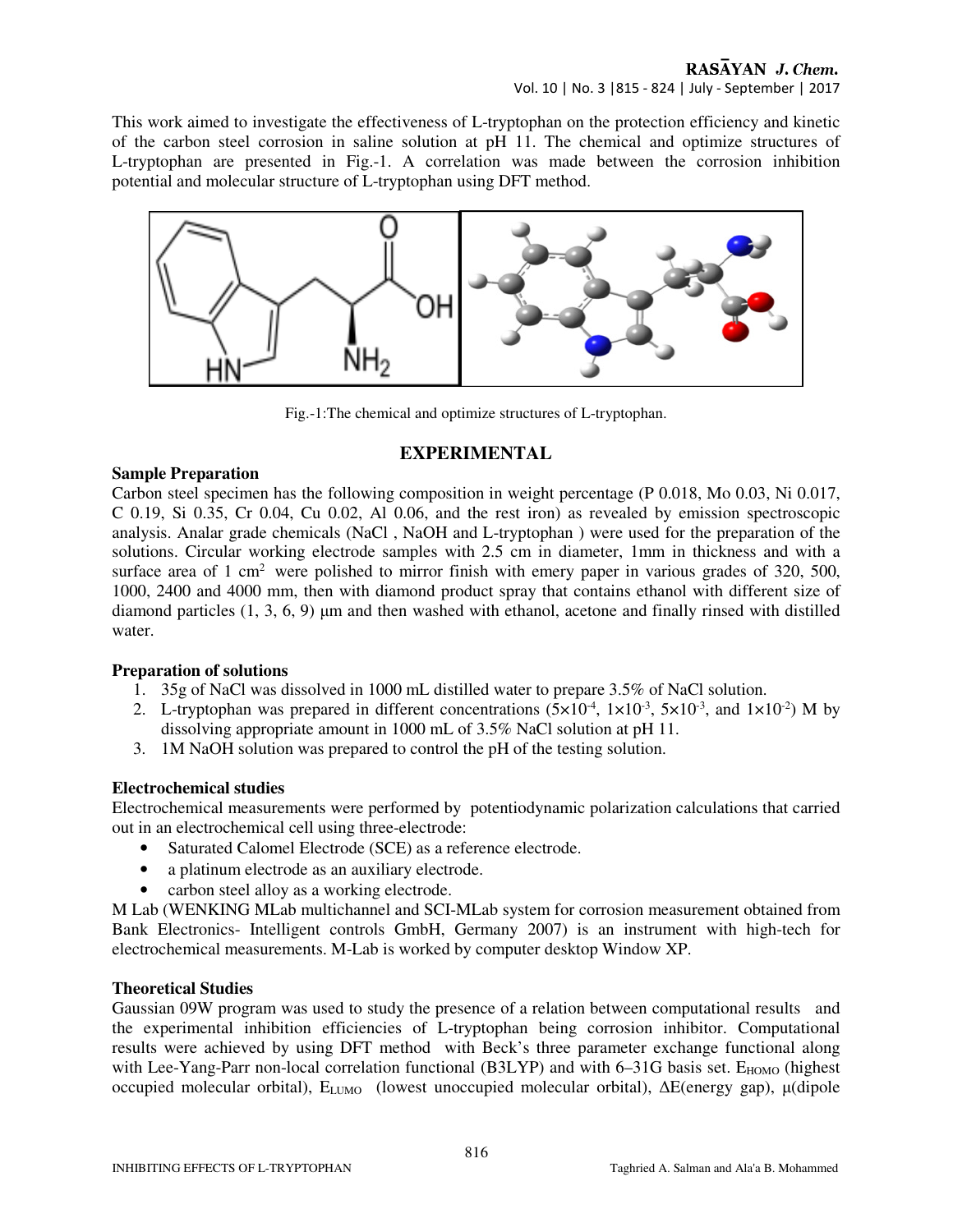moment), E<sub>total</sub> (the total energy),  $\chi$  (absolute electronegativity),  $\gamma$ (global hardness) and ∆N (the fraction of electrons transferred) were calculated by using the above given computer code package.

## **RESULTS AND DISCUSSION**

#### **Polarization Measurements**

Table-1 presents the data obtained from the polarization curves for corrosion of carbon steel in 3.5% NaCl solution at pH 11 for blank and inhibited solution containing various concentrations of L-tryptophan at different five temperatures 293, 298,303,308 and 313 K (Fig.-2). Values of corrosion current density ( $i_{\text{corr}}$ ), corrosion potential ( $E_{\text{corr}}$ ), cathodic ( $b_c$ ), and anodic ( $b_a$ ) Tafel slopes are given in Table-1.

The addition of L-tryptophan to saline solution (3.5% NaCl) at pH 11caused an alteration in the corrosion potential (  $E_{\text{corr}}$ ) of carbon steel. The range of shifting is toward more negative potentials and the effect became more intense with increasing concentration of inhibitor (Table-1). This is interpreted on the basis of the decreasing corrosion feasibility in the existence of L-tryptophan and also by its increasing concentration in the saline solution, this indicated that L-tryptophan acts more cathodic than an anodic inhibitor.



 Fig.-2: Polarization curves for carbon steel corrosion in 3.5% NaCl at pH 11 for blank and inhibited solution containing various L-tryptophan concentrations at different temperatures in the range (293-313)K.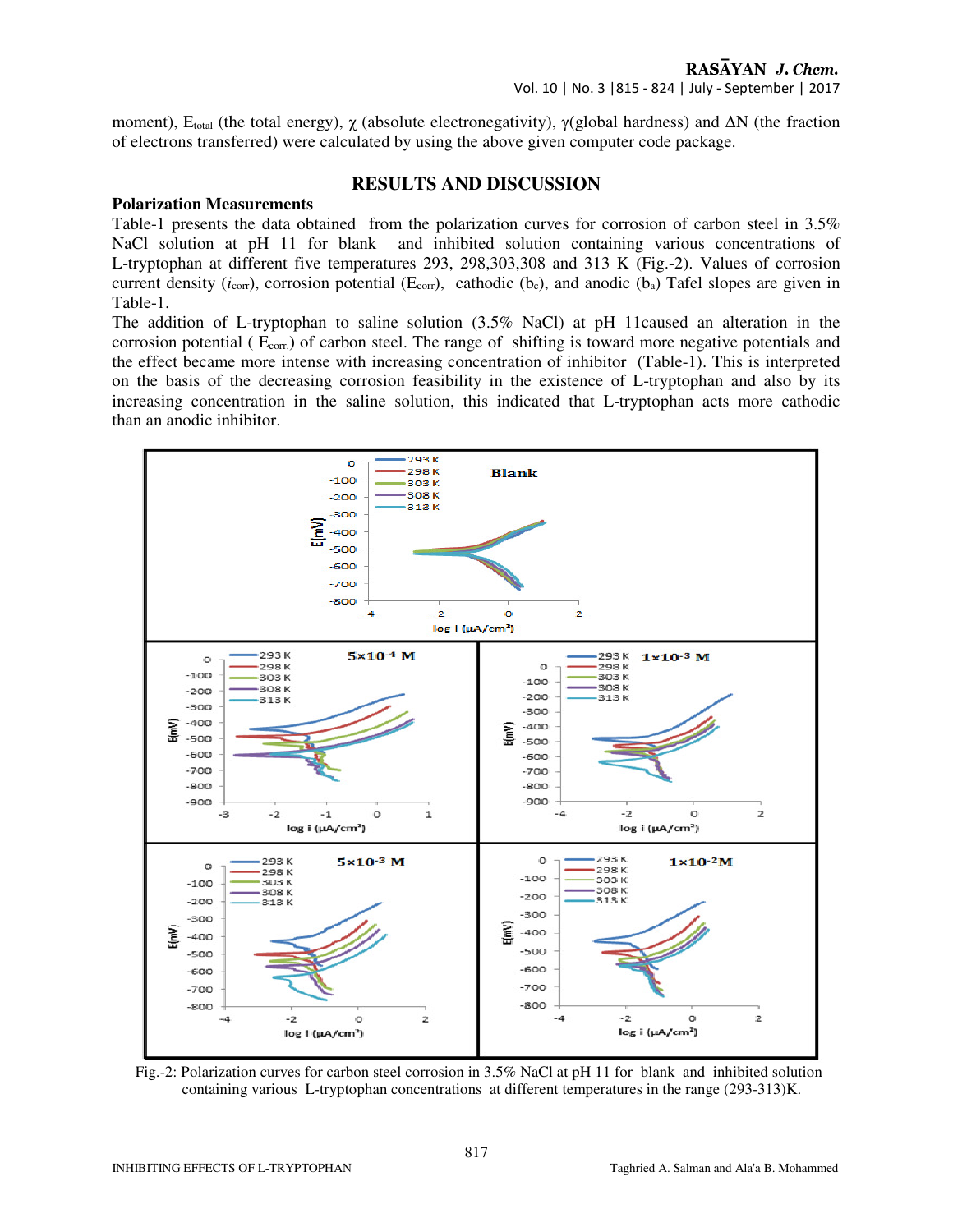# RASAYAN J. Chem.

#### Vol. 10 | No. 3 |815 - 824 | July - September | 2017

At a constant L-tryptophan concentration, E<sub>corr</sub> values moved to more negative potential with increasing temperature. Thus, corrosion became more feasible with the rise of temperature (Table-1). The corrosion rate as reflected in the values of the corrosion current density  $(i_{\text{corr}})$  decreased at 293 K with increasing L-tryptophan concentration in the saline solution as shown in Table-1. At high concentrations of L-tryptophan, *i*<sub>corr</sub> began to decrease. At a constant L-tryptophan concentration in the saline solution, corrosion rate as reflected in the values of  $i_{corr}$  (Table-1) increased with the rise of temperature. The corrosion current density (*i*<sub>corr</sub>) values are decreased with increasing inhibitor concentration. The *i*<sub>corr</sub> values increases, whereas the protection efficiencies (%IE) values decrease with elevation temperature. The maximum inhibition efficiency 71.7 % was achieved at the highest L-tryptophan concentration of  $1\times10^{-2}$  M and at 293K.

Values of Tafel slopes (cathodic and anodic) are varied at all L-tryptophan concentrations and temperatures (Table-1). These results refer to the variation of the rate-determining step from charge transfer process to either chemical deposition or to electrochemical desorption in the cathodic reactions and also to the variation of this step in dissolution reaction of carbon steel alloy<sup>7</sup>.

| Table-1: Corrosion parameters of carbon steel in 3.5% NaCl at pH 11 for blank and inhibited solution containing                                        |  |  |  |  |
|--------------------------------------------------------------------------------------------------------------------------------------------------------|--|--|--|--|
| various L-tryptophan concentrations $(5 \times 10^{-4}, 1 \times 10^{-3}, 5 \times 10^{-3}$ and $1 \times 10^{-2})$ M at different temperatures in the |  |  |  |  |
| range (293-313)K                                                                                                                                       |  |  |  |  |

| range $(293-313)$ N |                                                       |          |            |              |         |                |                          |
|---------------------|-------------------------------------------------------|----------|------------|--------------|---------|----------------|--------------------------|
| Inh.                | T                                                     | $-Ecorr$ | $i_{corr}$ | Tafel slope  |         |                |                          |
| [M]                 | [K]<br>[mV]<br>[ $\mu$ A/cm <sup>2</sup> ]<br>mV/dec] |          |            | $\theta$     | $\%$ IE |                |                          |
|                     |                                                       |          |            | $-b_{\rm c}$ | $+b_a$  |                |                          |
|                     | 293                                                   | 507.1    | 51.09      | 92.5         | 62.6    |                |                          |
|                     | 298                                                   | 513.9    | 55.67      | 136.7        | 73.2    |                |                          |
| $\circ$             | 303                                                   | 516.8    | 66.99      | 120.9        | 81.3    |                | $\overline{\phantom{0}}$ |
|                     | 308                                                   | 525.8    | 87.14      | 107.0        | 95.1    | $\blacksquare$ | $\overline{\phantom{0}}$ |
|                     | 313                                                   | 530.3    | 92.28      | 103.5        | 91.9    |                |                          |
|                     | 293                                                   | 437.5    | 22.78      | 269.6        | 102.1   | 0.554          | 55.41                    |
|                     | 298                                                   | 488.5    | 25.77      | 262.9        | 77.7    | 0.537          | 53.71                    |
| $5 \times 10^{-4}$  | 303                                                   | 537.0    | 32.91      | 179.3        | 68.1    | 0.509          | 50.87                    |
|                     | 308                                                   | 585.3    | 43.13      | 339.5        | 74.2    | 0.505          | 50.50                    |
|                     | 313                                                   | 598.6    | 48.07      | 277.6        | 77.6    | 0.479          | 47.91                    |
|                     | 293                                                   | 486.8    | 20.09      | 94.30        | 68.8    | 0.607          | 60.68                    |
|                     | 298                                                   | 533.7    | 24.30      | 139.3        | 58.8    | 0.564          | 56.35                    |
| $1\times10^{-3}$    | 303                                                   | 565.1    | 31.15      | 259.8        | 71.2    | 0.535          | 53.50                    |
|                     | 308                                                   | 579.5    | 41.95      | 167.2        | 69.8    | 0.519          | 51.86                    |
|                     | 313                                                   | 629.4    | 45.22      | 285.6        | 86.1    | 0.510          | 51.00                    |
|                     | 293                                                   | 433.3    | 19.40      | 191.5        | 96.1    | 0.620          | 62.03                    |
|                     | 298                                                   | 504.6    | 22.88      | 179.3        | 71.2    | 0.589          | 58.90                    |
| $5\times10^{-3}$    | 303                                                   | 538.8    | 28.76      | 339.9        | 74.6    | 0.571          | 57.07                    |
|                     | 308                                                   | 576.6    | 38.47      | 285.9        | 75.8    | 0.559          | 55.85                    |
|                     | 313                                                   | 624.2    | 42.84      | 235.5        | 75.4    | 0.536          | 53.58                    |
|                     | 293                                                   | 436.6    | 14.45      | 135.9        | 83.7    | 0.717          | 71.72                    |
|                     | 298                                                   | 510.4    | 18.85      | 155.9        | 79.2    | 0.661          | 66.14                    |
| $1\times10^{-2}$    | 303                                                   | 544.4    | 24.28      | 343.4        | 68.7    | 0.638          | 63.76                    |
|                     | 308                                                   | 572.9    | 33.05      | 134.8        | 84.9    | 0.621          | 62.07                    |
|                     | 313                                                   | 588.4    | 38.16      | 256.1        | 79.5    | 0.587          | 58.65                    |

#### **Corrosion Protection**

The protection efficiency (%IE) of L-tryptophan in inhibiting carbon steel corrosion in 3.5% NaCl solution at pH 11 was determined from the equation<sup>8</sup>:

$$
\%IE = \frac{\frac{v_{corr} - i_{corr}}{t_{corr}^0}}{\frac{v_{corr}}{t_{corr}^0}} \times 100\tag{1}
$$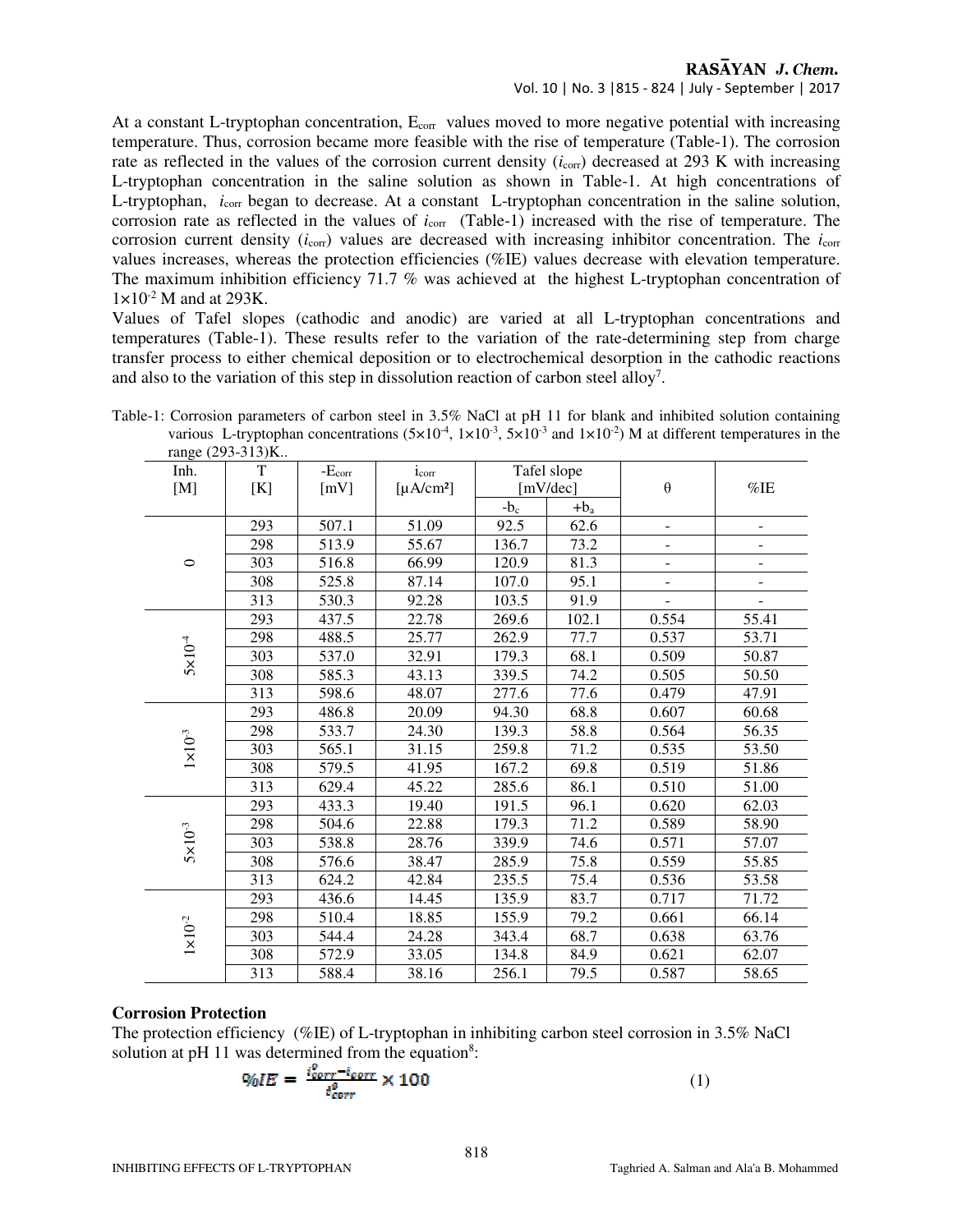## RASAYAN J. Chem.

Vol. 10 | No. 3 |815 - 824 | July - September | 2017

Where, *i*<sup>o</sup><sub>corr</sub> and *i*<sub>corr</sub> are respectively the corrosion current density for black and inhibited saline solution containing various L-tryptophan concentrations at the same temperature. The calculated values of %IE, for the different tryptophan concentrations and temperatures, are given in Table-1. At 293 K, the corrosion protection (%IE) by L-tryptophan increased with increasing its concentration, attaining a maximum of 71.72 % when L-tryptophan concentration became  $1 \times 10^{-2}$  mole. L<sup>-1</sup>in the saline solution (Table-1).

The coverage (θ) of carbon steel**'** s surface by the adsorbed L-tryptophan is estimated from the current density (*i*) at constant applied potential (E) for blank  $(i_{corr})$  and inhibited saline solution  $(i_{corr(inti)})$ containing various concentrations of L-tryptophan by using this relation<sup>9</sup>:

$$
\theta = \frac{t_{corr} - t_{corr(inh1)}}{t_{corr}} \tag{2}
$$

#### **Kinetics of Corrosion**

The dependence of  $(i_{\text{corr}})$  values on temperature was examined by plotting  $\log(i_{\text{corr}})$  versus 1/T for the various L-tryptophan concentrations in saline solution in accordance with the Arrhenius equation<sup>10</sup>:

$$
i_{corr} = Aexp\left(\frac{-E_a}{RT}\right) \tag{3}
$$

Where  $i_{\text{corr}}$  stands for the rate of corrosion at temperature T. Activation energy  $(E_a)$  and the preexponential factor (A) data were obtained from the slopes and intercept respectively log  $(i_{\text{corr}})$  versus 1/T plots as shown in Figure-3. The resulting values of  $(E_a)$  and  $(A)$  are given in Table-2. It is noted that the activation energy  $(E_a)$  is higher in the presence of the inhibitors than in blank solution and it will increase with increasing concentration of inhibitor due to adsorption of inhibitor molecules on the metal surface, and it decreases with increasing the temperature, at high temperature occurs desorption of inhibitor molecule so the metal surface exposed to corrosion. A relatively higher value of  $(E_a)$  in the presence of Ltryptophan is combined with relatively higher pre-exponential factor A as compared with the corresponding values of  $(E_a)$  and  $(A)$  in the absence of the inhibitor. Thus, a high value of  $(E_a)$  is connected with a high value of (A) and the reverse is also true. This effect was ascribed to the presence of energetically heterogeneous reaction sites on the carbon steel surface.



Fig.-3: log i<sub>corr</sub> versus 1/T of carbon steel corrosion in 3.5% NaCl at pH 11 solution for blank and inhibited solution containing various L-tryptophan concentrations.

Enthalpy (∆H) and entropy (∆S) of activation were calculated from the transition state of a replacement formulation of Arrhenius equation that expressed  $as<sup>11</sup>$ :

$$
t_{corr} = \left(\frac{RT}{Nh}\right) exp\left(\frac{\Delta S}{R}\right) exp\left(\frac{-\Delta H}{RT}\right)
$$

(4)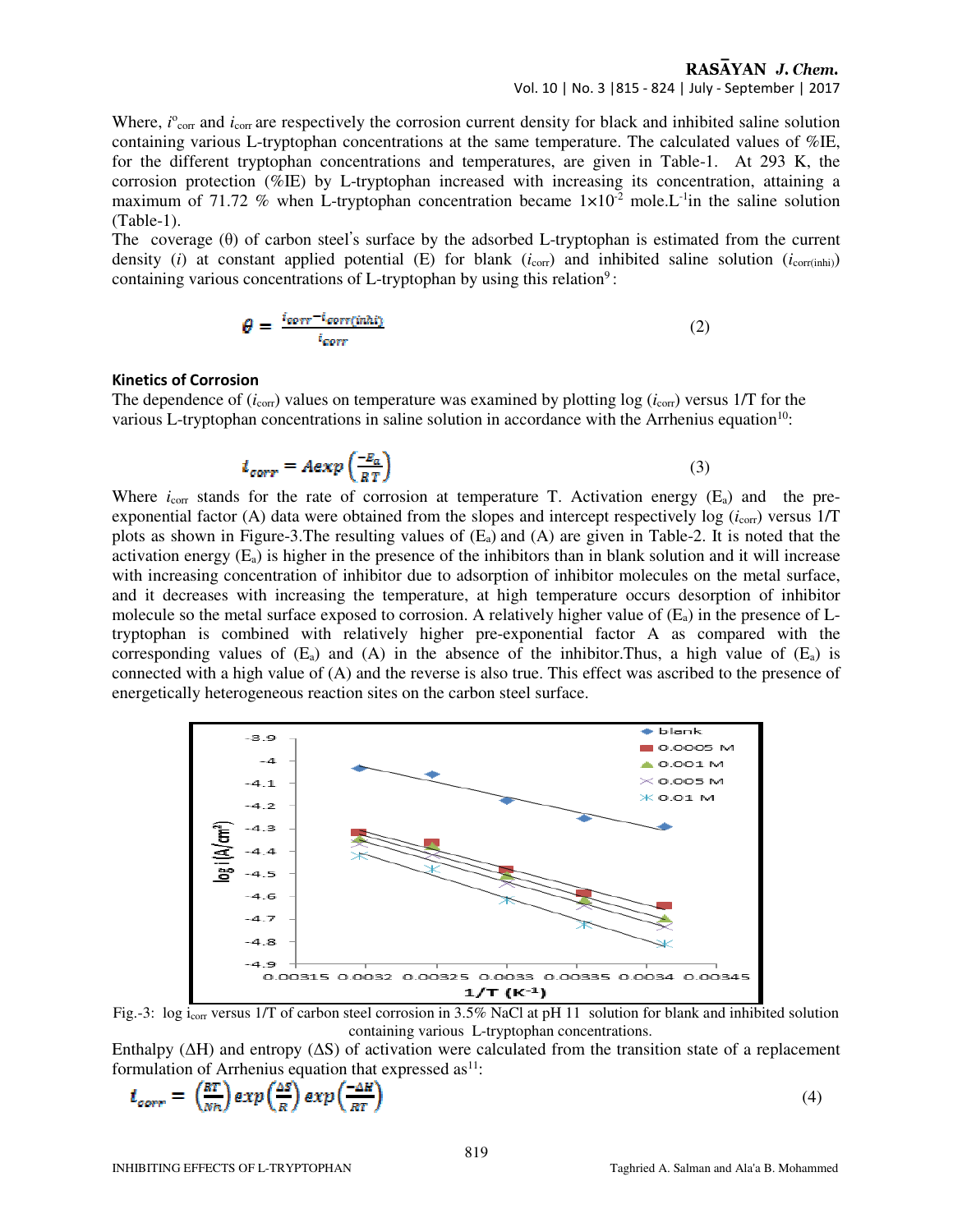Where,  $i_{\text{corr}}$  is the corrosion current density, N is the Avogadro number, h is the Planck's constant, R is the molar gas constant and T is the absolute temperature. Equation (4) may be rearranged into linear form as :

$$
ln i_{corr} = \left(\frac{-\Delta H}{R}\right)\left(\frac{1}{T}\right) + \left[ln\left(\frac{R}{Nh}\right) + \left(\frac{\Delta S}{R}\right)\right]
$$
\n(5)

∆H and ∆S values were obtained respectively, from the slope and intercept of the plot of ln*i*corr against 1/T as show in Fig.-4, and the data obtained are given in Table-3. Values of activation enthalpies (∆H) were positive and the positivity increased with increasing L-tryptophan concentration. The positive values of ∆H in the absence and presence of the L-tryptophan indicates the endothermic nature of the carbon steel dissolution process. The entropy of activation (∆S) data are negative and negativity decreased with increasing L-tryptophan concentration. The negative values of ∆S reveal that the activated complex in the rate determining step represents association rather than the dissociation step, this means a decrease in disorder take place $12,13$ .



Fig.-4: Plots of Ln (*i*<sub>corr</sub>/T) versus 1/T for carbon steel in 3.5% NaCl at pH 11solution for blank and inhibited solution containing various L-tryptophan concentrations.

#### **Adsorption Isotherm**

The interaction type between carbon steel surface and L-tryptophan molecules were explained by using Langmuir isotherm as expressed by the following linear equation<sup>14</sup>:

$$
\left(\frac{C_{in}h}{\theta}\right) = \frac{1}{R_{ads}} + C_{inah}
$$
\n(6)

 $C<sub>inh</sub>$  is the L-tryptophan concentration and  $K<sub>ads</sub>$  is the adsorption-desorption equilibrium constant. Values of Cinh /θ for L-tryptophan in the saline solution were ploted against the corresponding values of the inhibitor concentration  $(C_{inh})$  as shown in Fig.-5 and the relationships obtained were linear. The intercept of each plot on  $C_{inh}/\theta$  axis is equal to 1/  $K_{ads}$ .

Table-3: Activation energy (E<sub>a</sub>), enthalpy ( $\Delta H_a$ ), and entropy ( $\Delta S_a$ ) of activation for the corrosion of carbon steel in 3.5% NaCl aqueous solution at pH 11 in the absence and presence of different concentration of Ltryptophan at (293, 298, 303, 308 and 313) K.

| Con.<br>[M]        | E,<br>[kJ.mol <sup>-1</sup> ] | $Ax10^{24}$<br>$[molecule.cm^{-2}.s^{-1}]$ | $\Delta H_{\rm a}$<br>$[kJ$ .mol <sup>-1</sup> ] | $-\Delta s_a$<br>$[J.K^{-1}.mol^{-1}]$ |
|--------------------|-------------------------------|--------------------------------------------|--------------------------------------------------|----------------------------------------|
|                    | 24.86                         | 0.801                                      | 22.34                                            | 250.98                                 |
| $5 \times 10^{-4}$ | 30.63                         | 3.82                                       | 28.10                                            | 237.98                                 |
| $1\times10^{-3}$   | 33.11                         | 9.60                                       | 30.59                                            | 230.32                                 |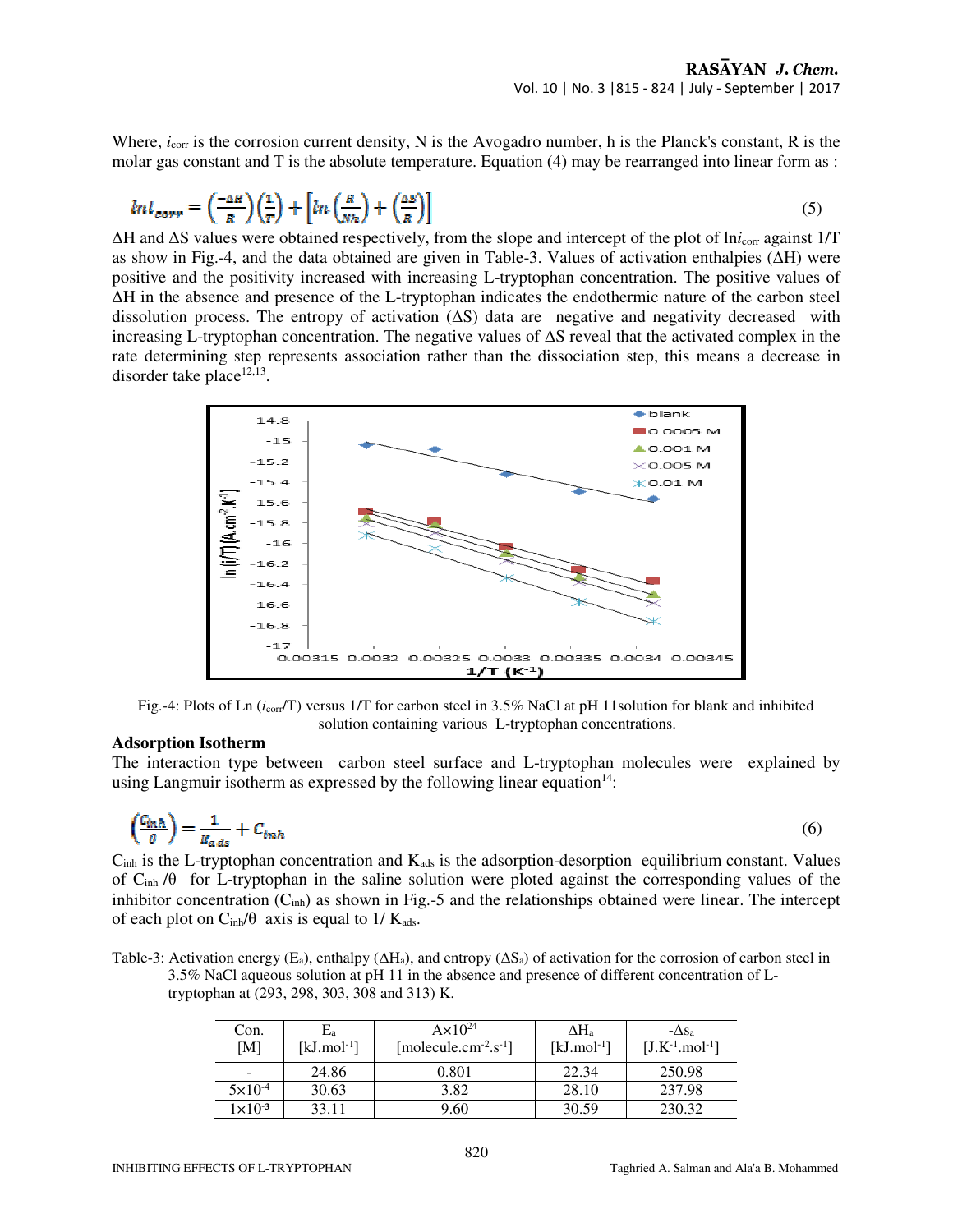Vol. 10 | No. 3 |815 - 824 | July - September | 2017

RASAYAN J. Chem.



Fig.-6: Langmuir isotherm plots for the adsorption of L-tryptophan on the surface of carbon steel.

Using K<sub>ads</sub> values we can calculate the values of  $\Delta G^{\circ}$ <sub>ads</sub> through the following equation:

## $\Delta G^{\circ}{}_{ads} = -RTln(55.5K_{ads})$  (7)

∆G°ads are adsorption Gibbs free energy of L-tryptophan at Temperature. 55.5 is the concentration of water in solution in mol/L. Values of K<sub>ads</sub> and are tabulated in Table-4. The negative sign of  $\Delta G^{\circ}{}_{\text{ads}}$  values indicated that the adsorption of inhibitors to form a stable adsorbed protective layer on carbon steel was spontaneous. ∆G°<sub>ads</sub> values are ranging from -31.02 kJ mol<sup>-1</sup> to -29.07 kJ.mol<sup>-1</sup> for L-tryptophan at the temperature range 293 K to 313 K. The values of  $\Delta G^{\circ}$ <sub>ads</sub> ranging between -40<sup>-1</sup> to -20 kJ.mol<sup>-1</sup> meaning that the adsorption of these molecules involves chemisorptions as well as physisorption<sup>15,16</sup>. The molecular structure of the amino acid investigates indicates that they have strong potential to become an effective corrosion inhibitor due to the presence of nitrogen atom that is a derivative of indole. The results show also, that L-tryptophan adsorbed on the surface of carbon steel and fill the empty orbital of it through the indole ring with  $\pi$ -electrons, nitrogen and oxygen atoms and with the lone pair electrons in its molecule<sup>7</sup>.Adsorption Gibbs free energy change (ΔG°<sub>ads</sub>) data were plotted versus temperature (T) in order to evaluate enthalpy change  $(\Delta H^{\circ}_{ads})$  and entropy change  $(\Delta S^{\circ}_{ads})$  of adsorption process according to the following equation:

$$
\Delta G^{\circ}{}_{ads} = \Delta H^{\circ}{}_{ads} - T \Delta S^{\circ}{}_{ads} \tag{8}
$$

Where,  $\Delta H^{\circ}$ <sub>ads</sub> and  $\Delta S^{\circ}$ <sub>ads</sub> are respectively, the slope and intercept of linear relation as indicated in Fig.-7, and the data obtained are given in Table-4. The negative value of (∆H°ads) shows that the adsorption process of L-tryptophan on the carbon steel surface is exothermic in nature. The value of the entropy change of activation (∆S°ads) is positive, this indicates an increase in randomness during the adsorption process<sup>17</sup>.

#### **Computational Study**

Quantum chemical calculations of L-tryptophan molecule were achived by using DFT that based on the following relations<sup>18</sup>:

$$
\chi = \frac{(t+A)}{2}
$$
(9)  

$$
\gamma = \frac{(t-A)}{2}
$$
(10)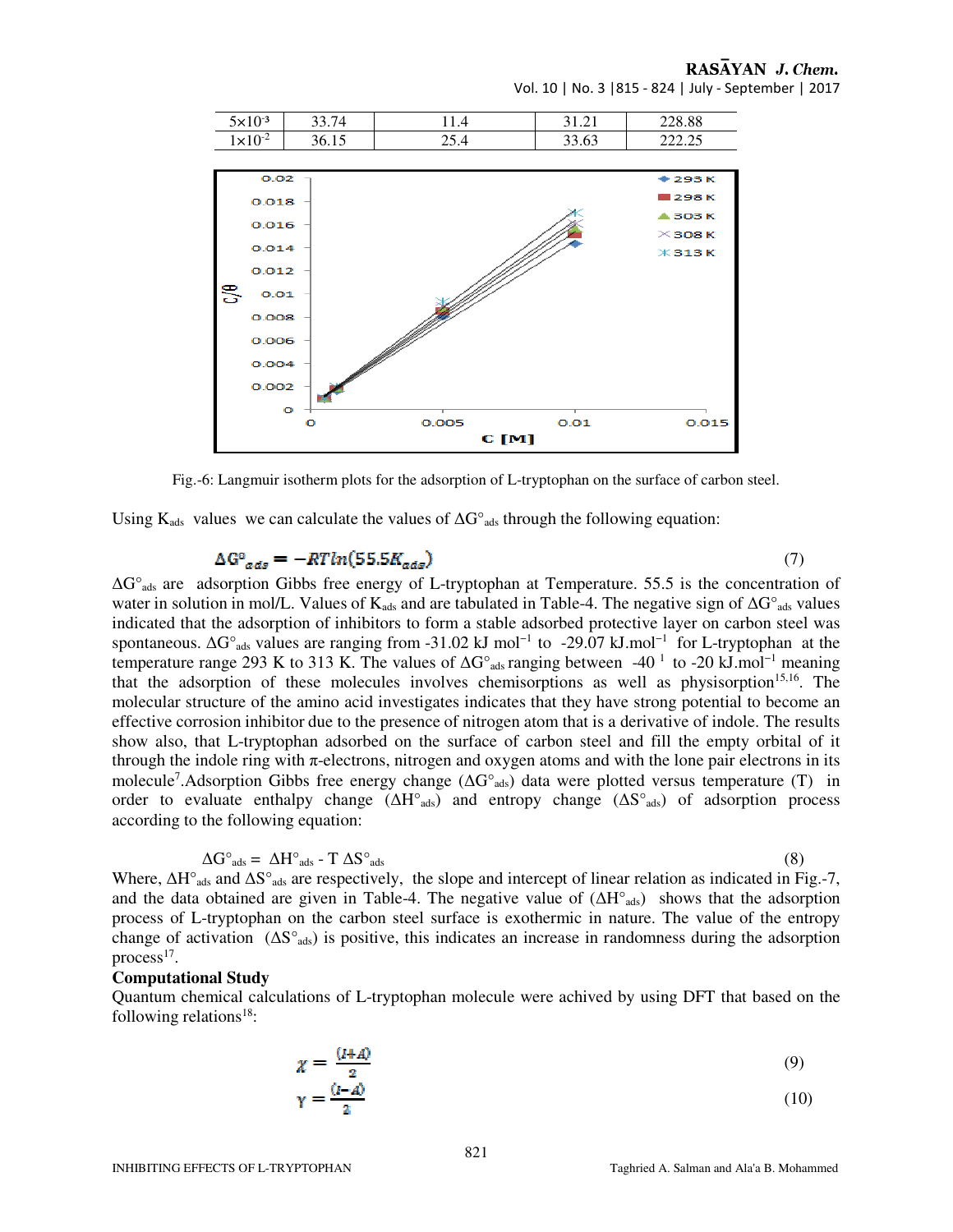Where  $\chi$  is absolute electronegativity and  $\gamma$  is global hardness. According to Koopman's theorem, the  $E_{HOMO}$  and  $E_{LUMO}$  of the inhibitor molecule are represent the ionization potential  $(I)$ , and the electron affinity  $(A)$ , respectively, according to the following relations<sup>18</sup>:



 $I = -E_{HOMO}$ ,  $A = -E_{LUMO}$ 

Fig.-7: The changing of Gibbs free energies ( $\Delta G_{ads}$ ) with temperature.

The fraction of electrons transferred  $(ΔN)$  was then calculated from this relation<sup>19</sup>:

$$
\Delta N = \frac{(\chi_{Fg} - \chi_{inh})}{2(n_{Fg} + n_{inh})} \tag{11}
$$

Where  $\gamma_{Fe} \approx 7.0$  eV is a theoretical value of iron and  $\eta_{Fe} = 0$  is taken assuming that I = A for bulk metals. The higher value of ∆N indicates higher inhibition efficiency of the inhibitor (L-tryptophan) and the higher value of dipole moment indicates that L-Tryptophan is aromatic compound can donate electrons to form strong bond<sup>19</sup>. literature survey shows that the adsorption of the inhibitor on the metal surface basis of the donor-acceptor interactions between the  $\pi$ -electrons of the heterocyclic compound and the empty dorbital of the metal surface atoms. The high value of  $(E_{HOMO})$  of the molecule indications its tendency to donate electrons to the acceptor molecules at low energy empty molecular orbitals and enhance the inhibition efficiency. The lower E<sub>LUMO</sub> values refer to its ability to accept electrons. When value  $\Delta E_{\text{gap}}$ decreases,the reactivity of L-Tryptophan inhibitor increases, as a result increase the inhibition efficiency of it <sup>20</sup>. Values of molecular parameters in gas and aqueous phases were listed in Table-5.

| Table-4: Thermodynamic functions for L-tryptophan adsorption on the surface of carbon steel alloy in 3.5% NaCl |                |  |
|----------------------------------------------------------------------------------------------------------------|----------------|--|
|                                                                                                                | $\blacksquare$ |  |

| solution at pH 11. |            |                             |                                 |                                  |  |  |
|--------------------|------------|-----------------------------|---------------------------------|----------------------------------|--|--|
|                    | $K_{ads}$  | $-\Delta G^{\circ}_{ads}$   | $-\Delta H^{\rm o}{}_{\rm ads}$ | $\Delta S^{\rm o}{}_{\rm ads}$   |  |  |
| [K]                | $[M^{-1}]$ | [ $kJ$ .mol <sup>-1</sup> ] | [ $kJ$ .mol <sup>-1</sup> ]     | $[J.K^{-1}$ .mol <sup>-1</sup> ] |  |  |
| 293                | 2739.73    | 29.07                       |                                 |                                  |  |  |
| 298                | 2583.98    | 29.42                       |                                 |                                  |  |  |
| 303                | 2409.64    | 29.73                       | 1.293                           | 94.4                             |  |  |
| 308                | 2427.18    | 30.24                       |                                 |                                  |  |  |
| 313                | 2710.03    | 31.02                       |                                 |                                  |  |  |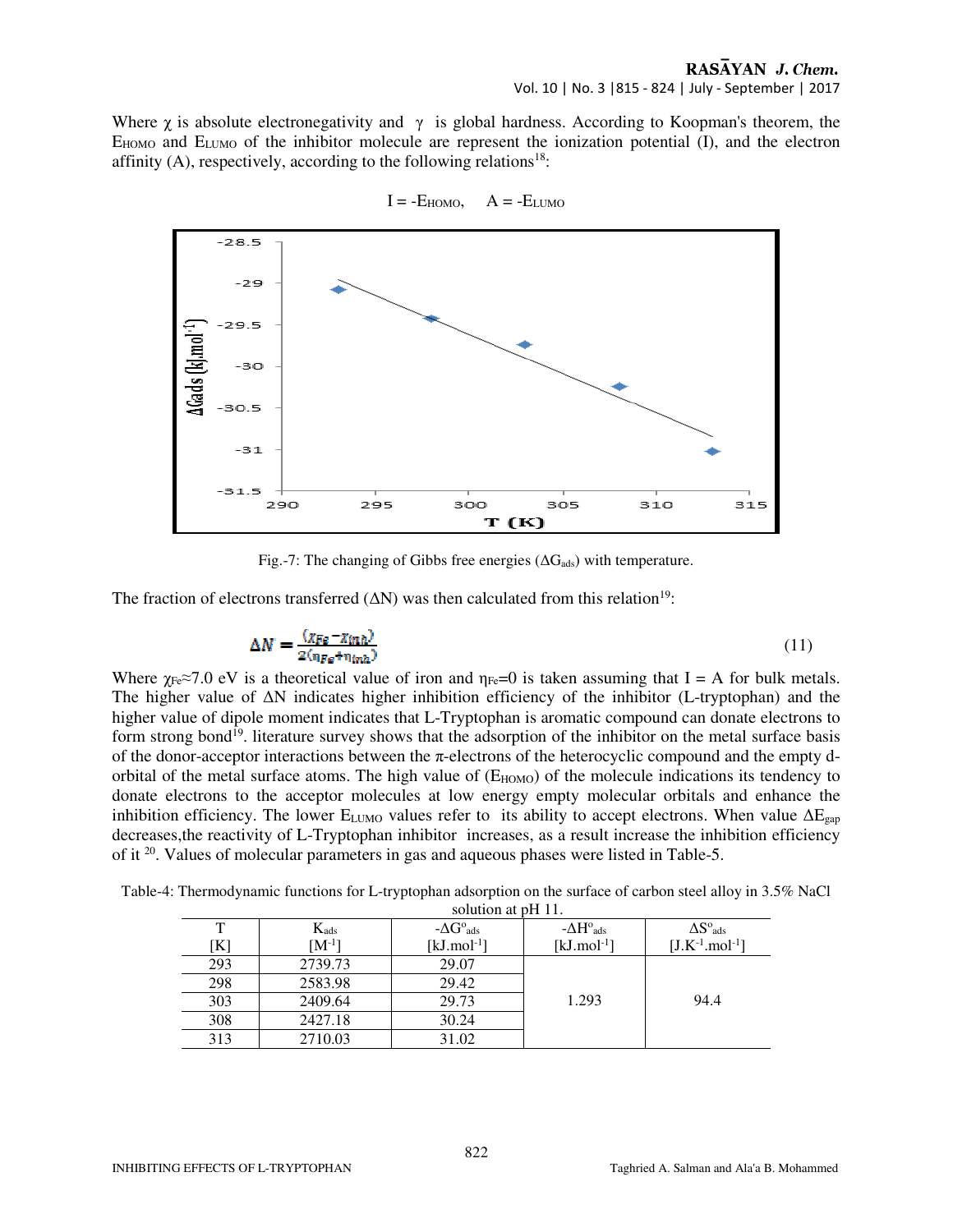

Fig.-8: (a) the energy of lowest unoccupied molecular orbital  $(E_{LUMO})$  and (b) the energy of highest occupied molecular orbital(  $E_{HOMO}$ ) of L-tryptophan.

| <b>Terms</b>                                              | gas phase | aqeouse phase |
|-----------------------------------------------------------|-----------|---------------|
| $-E_{LUMO}$ (ev)                                          | 0.2969    | 0.0174        |
| $-E_{HOMO}$ (ev)                                          | 5.5523    | 5.2642        |
| $\Delta E(ev)$                                            | 5.2555    | 5.2467        |
| $\mu$ (Debye)                                             | 3.6237    | 3.0281        |
| $-E_{\text{total}} \times 10^5$ (kcal.mol <sup>-1</sup> ) | 4.2833    | 4.2832        |
| $\chi$ (ev)                                               | 2.9246    | 2.6408        |
| $\gamma$ (ev)                                             | 2.6277    | 2.6234        |
| $\Delta N$ (ev)                                           | 0.7755    | 0.8308        |

Table-5: Quantum parameters of L-tryptophan in gas and aqeouse phases

# **CONCLUSION**

L-tryptophan was considered to be good eco-friendly inhibitor for carbon steel corrosion in alkaline saline solution with maximum inhibition efficiency of 71.72 % at  $10^{-2}$  mol. L<sup>-1</sup> inhibitor concentration and temperature of 293 K. Potentiostatic studies revealed that L-tryptophan acted as anodic type inhibitor; also the corrosion process of carbon steel in studied environment was kinetically controlled. Furthermore, the kinetic data indicated that the corrosion of steel was both easier and faster in the absence of L-tryptophan as compared with corrosion in presence of it .On the other hand, Ltryptophan inhibited the corrosion of carbon steel through physical adsorption. The inhibiting function was permitted on the thermodynamic grounds of the adsorption process as indicated by the negative ∆G°<sub>ads</sub> values. Finally, a correlation has been obtained between experimental inhibition efficiency and some quantum chemical parameters studied namely:  $E_{HOMO}$ ,  $E_{LUMO}$ ,  $μ$ ,  $E_{total}$ ,  $χ$ ,  $γ$  and ∆N for both gas and aqueous phases.

## **REFERENCES**

- 1. A. S. Fouda, Y. M.Abdallah and D.Nabil, *International Journal of Innovative Research in Science, Engineering and Technology*, **5(10)**, 12965 (2014).
- 2. Y. Mahendra, K. S. Tarun and P.Taniya, *Journal of Molecular Liquids*, **212**, 731(2015).
- 3. A.S.Raja, S.Rajendran, J.Sathiyabama, V.Prathipa, I. N. Karthika and A.Krishnaveni, *Int. J. Nano. Corr. Sci. Eng.*, **2(5)**, 25 (2015).
- 4. V. Prathipa and A. S.Raja, *J. Chem. Bio. Phy. Sci.,* **5(2)**, 1585 (2015).
- 5. C. Verma, M. A. Quraishia and A. Singh, *Journal of Molecular Liquids*, **212**, 804 (2015).
- 6. K. R. Ansari, M. A. Quraishi and A. Singh, *Measurement*, **76**, 136 (2015).
- 7. O. Kassou1, M. Galai, R. A. Ballakhmima, N. Dkhireche, A. Rochdi, M. Ebn Touhami, R. Touir and A. Zarrouk, *J. Mater. Environ. Sci.,* **6(4)**, 1147 (2015).
- 8. M. Mobin, P. Mosarrat and M. Alam Khan, *Recent Research in Science and Technology*, **3**,40 (2011).